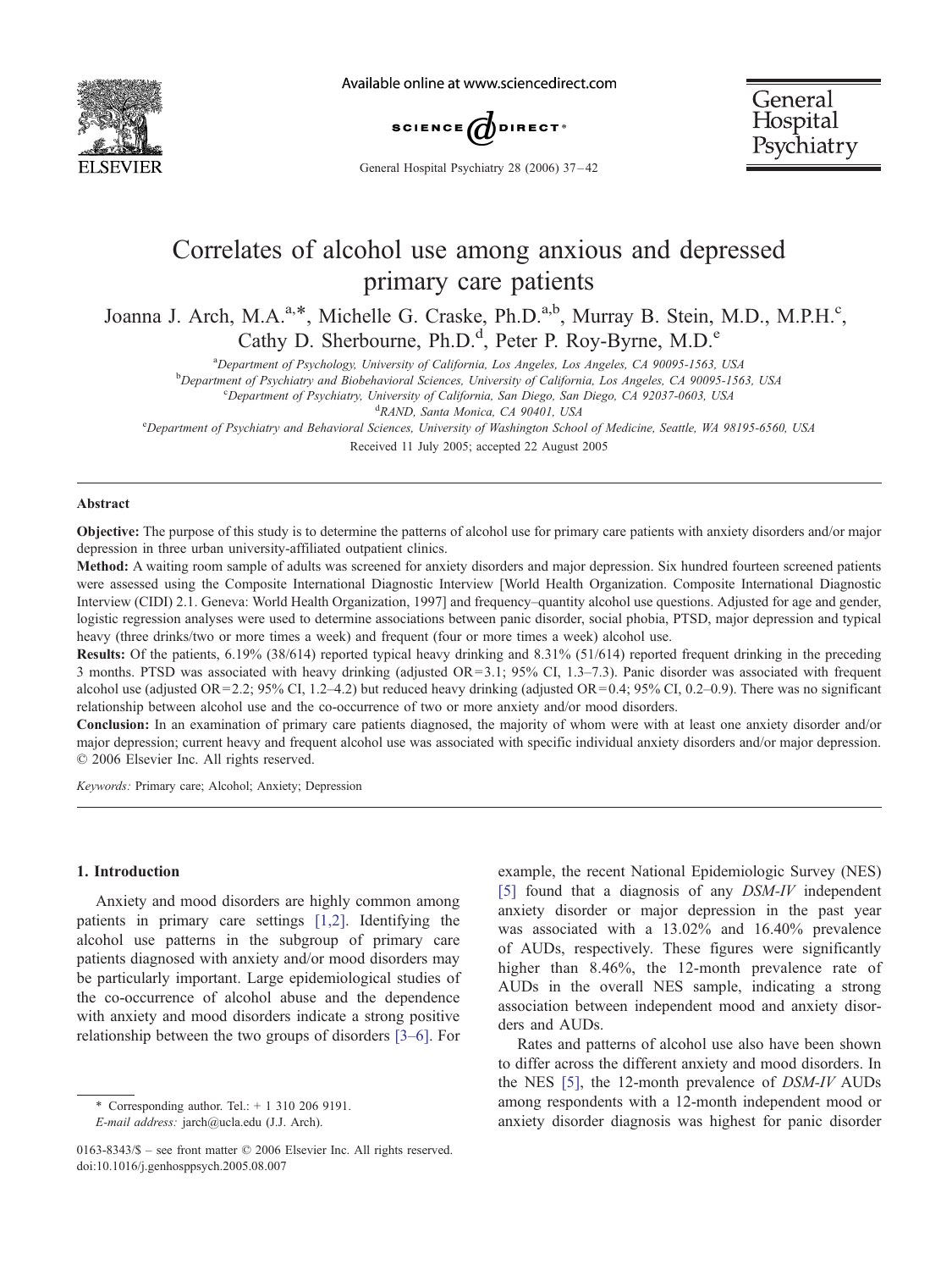with agoraphobia (18.81%), followed by major depression (16.40%), panic disorder without agoraphobia (15.29%) and social phobia (13.05[%\). P](#page-5-0)TSD was not assessed in the NES, but other studies [7,8] indicate a significant positive association between PTSD and [AUD](#page-5-0)s. In addition, the Natio[nal C](#page-5-0)omorbidity Study (NCS) [3], the N[CS](#page-5-0) replication study [4] and the WHO Collaborative Study [1] found that the risk for AUDs was greater for individuals with two cooccurring mood and anxiety disorders, internalizing disorders or psychiatric conditions, respectively, than for individuals with one condition.

Given their high rate of co-occurrence, several studies have examined the prevalence and co-occurrence of AUDs and mood and/or anxiety disorders in [pr](#page-5-0)imary care samples. An investigation by Olfson et al. [2] in an urban primary care sample found that of the 7.9% of patients diagnosed with a substance use disorder, most frequently AUDs, 36% met the criteria for co-occurring major depressive disorder (MDD), panic disorder or generalized anxiety disorder (GAD). Similarly, the WHO Collaborative Study [\[1\]](#page-5-0) found that 43% of individuals with alcohol dependence met the criteria for at least one other psychiatric disorder.

In none of these primary care studies, however, was the strength of association between AUDs and specific anxiety and/or mood disorders calculated. In addition, these studies examined the association among primary care patients between AUDs and anxiety and mood disorders, rather than potentially risky, lower-grade alcohol use patterns and anxiety and mood disorders. Finally, few previous studies examined alcohol use in an anxiety- and depressionenriched primary care sample, as the proportion of primary care patients meeting diagnostic criteria for a current anxiety disorder(s) or major depression was commonly less than one fifth (e.g., Ref. [\[2\]\)](#page-5-0).

The current study examined the alcohol use patterns in a primary care sample in which the majority of patients were diagnosed with one or more anxiety disorder and/or major depression. As part of the Collaborative Care for Anxiety in Primary Care Study [\[9\],](#page-5-0) outpatients screened for anxiety and/or major depression symptoms via a five-question screener [\[10\]](#page-5-0) at an index visit to their primary care provider were diagnostically assessed for DSM-IV anxiety disorders and major depression using the Composite International Diagnostic Interview (CIDI) [\[11\].](#page-5-0) The current report focuses on diagnoses of panic disorder, social phobia, posttraumatic stress disorder and major depression. On the basis of the strong association between AUDs and anxiety and mood disorders found in both general and primary care populations, we hypothesized that the presence of anxiety and mood disorders would be associated with typical heavy alcohol consumption. We also surmised that patterns of alcohol use would differ by specific anxiety or mood disorder diagnosis, and that multiple co-occurring anxiety and/or mood disorders would be associated with higher alcohol use.

#### 2. Methods

#### 2.1. Participants and procedure

Data are from th[e C](#page-5-0)ollaborative Care for Anxiety in Primary Care Study [9], a randomized, controlled trial of pharmacotherapy and cognitive behavioral therapy for patients with panic disorder in primary care. Data anal[yzed](#page-5-0) herein are from the baseline CIDI telephone interviews [11] with potentially eligible participants. Patients from waiting rooms in university-affiliated outpatient clinics in one of three universities (University of Washington, University of California Los Angeles or University of California San Diego) were deemed eligible for the CIDI interview if they met the following criteria: (1) were between 18 and 70 years old, (2) were English speaking, (3) had access to a telephone, (4) agreed to fill out a brief screen questionnaire, (5) were "willing to accept" medication and/or psychological treatment if appropriate, (6) were not currently pregnant and (7) were not currently being treated by a psychiatrist. The Seattle and Los Angeles clinics were internal medicine clinics, whereas the San Diego clinic also included family medicine clinics. Insurance was a combination of private (50–80%) and public. In addition to recruitment from waiting rooms, referrals from clinic physicians were actively solicited.

Recruitment took place from March 2000 through March 2002. Of the 1586 individuals who responded positively to at least one anxiety and/or mood disorder symptom item on the screener questionnaire [\[10\],](#page-5-0) 913 were eligible and agreed to be interviewed and 569 completed the CIDI telephone interview [\[11\].](#page-5-0) Of the 1109 individuals responding negatively to these screening questionnaire items, 406 were eligible and agreed to be interviewed and 232 completed the CIDI telephone interview. Thus, overall participation rate in the CIDI was 60.7% (801/1319 eligible). For purposes of the current analysis, 187 individuals were further excluded because they were eliminated from the study before responding to the alcohol questions due to positive responses to further screens for psychosis, unstable bipolar illness or terminal illness. Eligibility criteria "5" above was used for the 416 participants who were recruited for the original panic treatment study [\[9\],](#page-5-0) and for the remaining participants which included patients from a substudy and negatively screened patients this criteria was not used. Interviews were conducted over the telephone by trained interviewers with bachelor's degrees in psychology, and participants were paid \$20 for participation in the interview. The institutional review board at each site reviewed and approved the research protocol, and all patients completing the CIDI provided informed, written consent.

## 2.2. Measures

In the Collaborate Care study [\[9\],](#page-5-0) the computerized version of the 12-month CIDI-Auto, version 2.1 [\[11\],](#page-5-0) modified to enhance distinguishing between panic disorder and social phobia [\[12\],](#page-5-0) was used for diagnosing anxiety and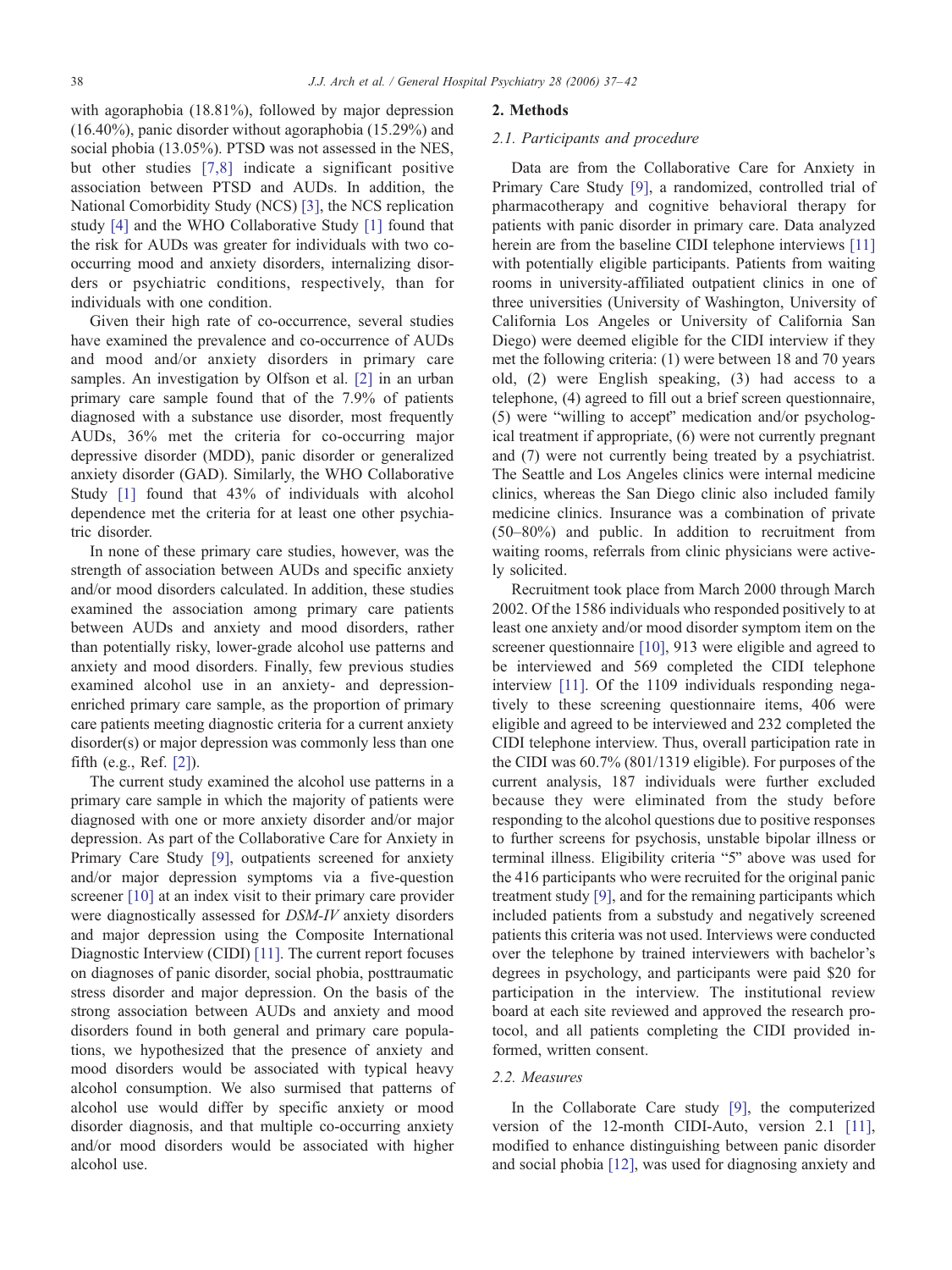<span id="page-2-0"></span>mood disorders. All scoring was automated and included DSM-IV-based diagnostic modules for panic disorder, social phobia, PTSD and MDD.

Alcohol use was measured with a 2-item quantity/ frequency instrument based on the first two questio[ns of](#page-5-0) the 10-item Alcohol Use Disorders Instrument Test [13]. The first question was, "Thinking about the past 3 months, how often do you have a drink containing alcohol?" The second question was, "How many drinks containing alcohol do you have on a typical day when you are drinking?" The individual questi[ons i](#page-5-0)n this measure have been shown by Soderstrom et al. [14] in mostly male patients from an urban trauma setting to yield a sensitivity of 0.80 and specificity of 0.82 when used at a low threshold screening level (drinks two or more times/week, three or more drinks per drinking day) to detect AUDs, whereas the combined questions display slightly lower sensitivity but slightly higher (0.86) specificity. A further study by Buchsbaum et al. [\[15\]](#page-5-0) in an urban ambulatory clinic population indicated that drinking six or more drinks a week, while appearing "safe," may indicate the presence of an AUD and should be further assessed. The cutoff for typical heavy drinking used in the current analysis parallels the low threshold screening level used by Soderstrom et al. [\[14\]](#page-5-0) and Buchsbaum et al. [\[15\],](#page-5-0) with heavy drinking defined as drinking two or more times per week and three or more drinks per drinking day, and frequent drinking defined more conservatively as drinking four or more times per week.

#### 2.3. Data analysis

The data were analyzed according to a two-step strategy. The first step involved fitting two sets of logistic regression equations in SPSS Version 11.5 to investigate the relationship of any mood or anxiety disorder diagnosis, and of multiple co-occurring mood and/or anxiety disorders and alcohol use. Age and gender were included as predictors due to their theoretical relevance.

In the second analysis step, a logistic equation model was built to determine which individual mood and anxiety disorder diagnoses were particularly associated with heavy or frequent drinking. Age and gender were also included.

Logistic regression equations were constructed such that theoretically relevant predictors were kept in the model

regardless of their statistical significance. This provided a more scientifically sound basis for testing hypotheses predicted by past research. The significance of interaction terms was tested by examining the significance of the interaction coefficient and with a likelihood ratio test comparison of the model with and without the given interaction term. Interactions between age and gender, and each individual diagnosis and age and gender, were tested on the basis of research indicating gender and age differences in alcohol use and varying rates of [AUDs](#page-5-0) by individual mood and anxiety disorder diagnoses [3–5]. We therefore hypothesized that given the known effects of age, gender and specific diagnostic status on alcohol use, these variables may interact with one another in ways that affect alcohol use, a possibility for which some data exist, particularly for depression [\[16\].](#page-5-0)

Power was calculated for each major predictor in the models. With a 2.0 odds ratio chosen as the level of meaningful difference, the power was 55% to 65% depending on the specific predictor. Given that the ideal level of power is in the 80%+ range, null results in the current analyses should be interpreted with caution (particularly for interaction terms), whereas significant results likely reflect relatively large effect sizes.

Within the equations, the portion of the sample not diagnosed with any mood or anxiety disorder was represented by the constant of the logistic equation models, which represents the odds ratio when all of the predictors are equal to 0. Thus, the value of the intercept (when all predictors equal 0) statistically accounted for the healthy controls included in the sample. Age was mean centered and females were the reference group.

## 3. Results

## 3.1. Sociodemographic characteristics

The majority of the sample (61.7%) was female. The mean age was 41.3 (12.7) years and 23.0% of the sample had 12 years of education or less (high school equivalent or less). Of the sample, 64.5% was Caucasian, 13.4% Hispanic, 13.8% African American and 8.3% of other ethnic or racial origin.

| Logistic regression predicting heavy and frequent drinking $(n=614 \text{ total})$ |                                                              |                                  |                                                      |                                  |  |  |
|------------------------------------------------------------------------------------|--------------------------------------------------------------|----------------------------------|------------------------------------------------------|----------------------------------|--|--|
|                                                                                    | Heavy drinking $(n=38)$ ,<br>adjusted OR $(95\% \text{ CI})$ | Coefficient<br>P values $(df=1)$ | Frequent drinking $(n=51)$ ,<br>adjusted OR (95% CI) | Coefficient<br>P values $(df=1)$ |  |  |
| Age <sup>a</sup>                                                                   | $0.95(0.92-0.98)$                                            | .00 <sup>b</sup>                 | $1.01(0.98-1.03)$                                    | .66                              |  |  |
| Gender <sup>c</sup>                                                                | $3.26(1.60-6.63)$                                            | .00 <sup>b</sup>                 | $1.51(0.84 - 2.70)$                                  |                                  |  |  |
| Panic disorder                                                                     | $0.40(0.18-0.90)$                                            | .03 <sup>b</sup>                 | $2.21(1.17-4.15)$                                    | .01 <sup>b</sup>                 |  |  |
| Major depression                                                                   | $1.80(0.79-4.10)$                                            | .16                              | $0.83(0.42 - 1.63)$                                  | .58                              |  |  |

PTSD  $3.09 \ (1.32 - 7.25)$   $.01<sup>b</sup>$   $1.06 \ (0.48 - 2.35)$   $.89$ Social phobia  $0.28 \ (0.10 - 0.75)$   $0.1<sup>b</sup>$   $0.59 \ (0.28 - 1.27)$   $0.18$ 

Table 1

<sup>a</sup> Mean centered.<br><sup>b</sup> Statistically significant at .05 level or below.

<sup>c</sup> Females as reference group.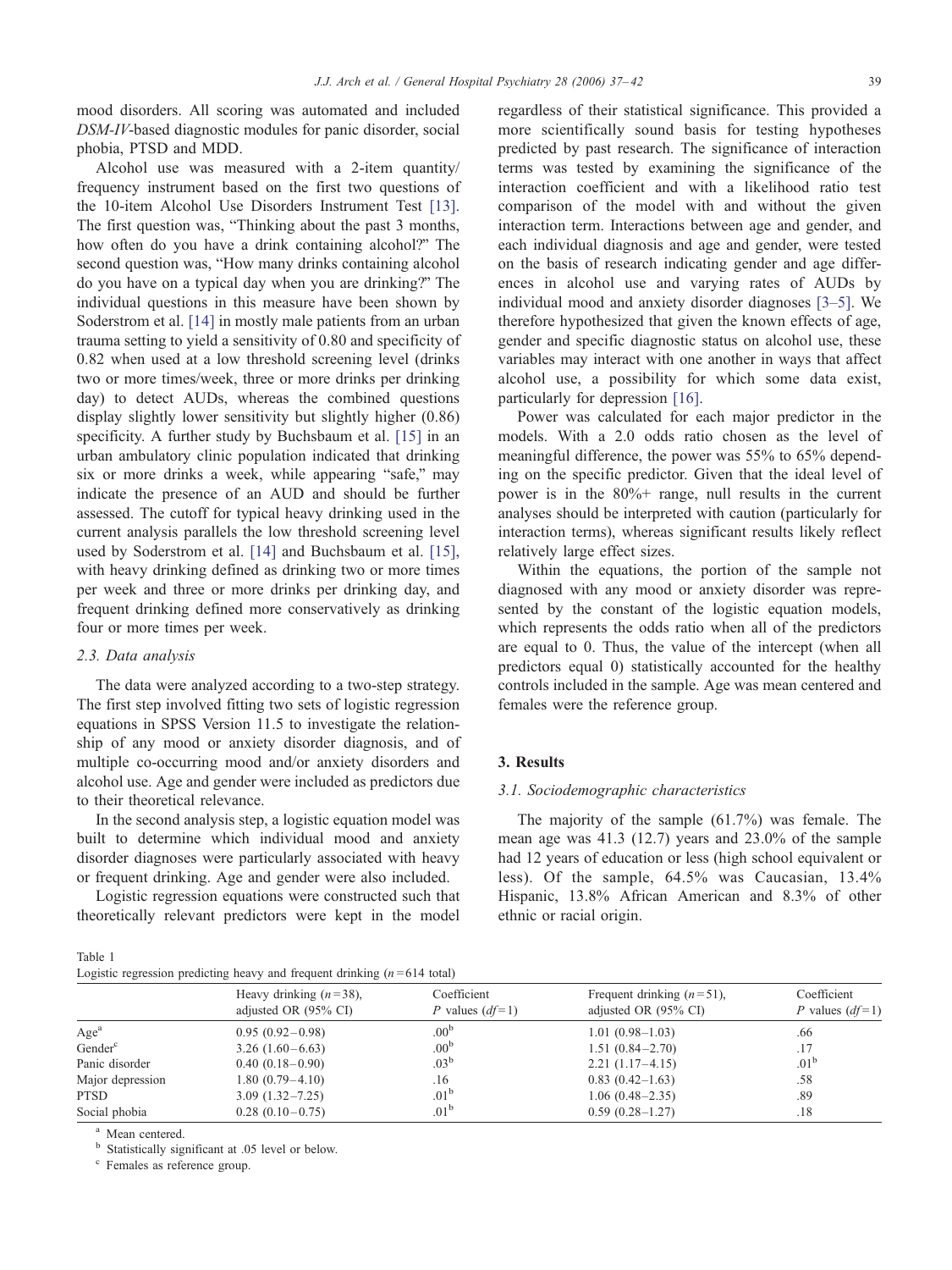Of the 614 patients for whom both diagnostic interview and alcohol use data were available, 65.0% (399/614) were diagnosed with at least one anxiety or mood disorder (of MDD, social phobia, PTSD and panic disorder), including 67.8% (257/379) of females and 60.4% (142/235) of males, and 41.5% (255/614) were diagnosed with two or more mood and/or anxiety disorders including 42.2% (160/379) of females and 40.4% (95/235) of males. Of the patients, 45.1% (277/614) were diagnosed with panic disorder including 46.7% of females (177/379) and 42.6% of males (100/235), 28.2% (173/614) with social phobia including 29.0% (110/379) of females and 26.8% (63/235) of males, 41.2% (253/614) with MDD including 43.3% (164/379) of females and 37.9% (89/235) of males, and 21.0% (129/614) with PTSD including 19.8% (75/379) of females and 23.0% (54/235) of males.

Six hundred forteen patients completed the alcohol use questions, revealing that 6.19% (38/614) of the sample was heavy drinkers (defined as drinking two or more times/week and three or more drinks per drinking day) including 3.7% (14/379) of females and 10.2% (24/235) of males, and 8.31% (51/614) were frequent drinkers (drink four or more times per week) including 7.1% (27/379) of females and 10.2% (24/235) of males.

## 3.2. Analyses for any diagnosis

The first logistic regression equation predicted typical heavy drinking from age, gender and a dichotomous variable representing whether participants were diagnosed with any mood and/or anxiety disorder<sup>1</sup>. Only gender, with female as the reference group  $(df=1, P=.001,$  adjusted OR=3.29; 95% CI, 1.64–6.58), and age  $(df=1, P=.001,$ adjusted OR= $0.95$ ; 95% CI, 0.92-0.98) were significant. There were no significant interactions in the model between pairings of the predictor terms.

A second logistic regression equation evaluated whether frequent drinking was predicted from age, gender and the dichotomous variable representing the presence of one or more mood or anxiety disorder diagnoses. No predictors or interactions between predictors were significant.

# 3.3. Analyses for multiple co-occurring diagnoses

For the portion of the sample diagnosed with one or more mood and/or anxiety disorder(s), logistic regression equations modeled the association between typical heavy and frequent drinking, and age, gender and a dichotomous variable representing whether participants were diagnosed

| Table 2                                                                  |  |  |  |
|--------------------------------------------------------------------------|--|--|--|
| Bivariate odds ratios for heavy and frequent drinking (total $n = 614$ ) |  |  |  |

|                     | Heavy drinking $(n=38)$ ,<br>bivariate OR (95% CI) | Frequent drinking $(n=51)$ ,<br>bivariate OR (95% CI) |
|---------------------|----------------------------------------------------|-------------------------------------------------------|
| Age <sup>a</sup>    | $0.96(0.93 - 0.98)$                                | $1.01(0.98-1.03)$                                     |
| Gender <sup>b</sup> | $2.97(1.50 - 5.86)$                                | $1.48(0.83 - 2.64)$                                   |
| Panic disorder      | $0.62(0.31-1.23)$                                  | $1.83(1.02 - 3.27)$                                   |
| Major depression    | $1.31(0.68 - 2.52)$                                | $0.91(0.51-1.64)$                                     |
| <b>PTSD</b>         | $2.06(1.02-4.15)$                                  | $1.04(0.52 - 2.08)$                                   |
| Social phobia       | $0.46(0.19-1.12)$                                  | $0.68$ $(.34-1.36)$                                   |
|                     |                                                    |                                                       |

 $b<sup>b</sup>$  Females as reference group.

with multiple (two or more) co-occurring mood and/or anxiety disorders vs. only one disorder. For heavy drinking, only age and gender were significant predictors, whereas for frequent drinking, no predictors were significant. There were no significant interactions between any predictors.

# 3.4. Analyses for individual diagnoses: heavy drinking

For the final set of logistic regression equations, predictors of typical heavy and frequent drinking included each individual diagnosis, age and gender. Significant positive predictors of heavy drinking included being male, younger and having a diagnosis of PTSD (see [Table](#page-2-0) [1\)](#page-2-0). Significant negative predictors of heavy drinking included a diagnosis of social phobia and panic disorder. A diagnosis of major depression was a nonsignificant predictor of heavy alcohol use, though the coefficient was in the positive direction. No interaction terms were significant. Bivariate odds ratios are shown in Table 2.

## 3.5. Analyses for individual diagnoses: frequent drinking

For predicting frequent drinking from each individual diagnosis, age and gender, a diagnosis of panic disorder was a significant predictor in the full model (see [Table](#page-2-0) [1\)](#page-2-0). No interactions were significant, and bivariate odds ratios are displayed in Table 2.

#### 4. Discussion

The primary objective of our analysis was to determine the association between diagnoses of anxiety and/or major depression and alcohol use in a primary care sample, adjusting for age and gender. Our results indicate that having multiple co-occurring disorders was not linked with typical heavy or frequent alcohol use. In addition, being diagnosed with merely any mood or anxiety disorder diagnosis was not associated with typical heavy or frequent alcohol use. Rather, the connection with typical heavy and frequent alcohol use differed significantly depending on the specific mood or anxiety disorder diagnosis. PTSD was significantly associated with typical heavy alcohol use, reflecting previous findings in the literature [\[7,8\].](#page-5-0) A diagnosis of major depression displayed a nonsignificant but positive association with typical heavy drinking, a trend that is consistent with previous findings of a positive

SES (total household income) was not included in the analyses that follow because SES data were missing for 13.7% of the frequent drinkers and 34.2% of the heavy drinkers due to interview protocol that skipped the remainder of the interview, including SES questions, if participants endorsed signs of AUDs. However, if total household income was utilized as a categorical variable (to prevent extreme high values from skewing the distribution), and the median SES value was substituted for the missing SES data, the results were similar to those reported without SES.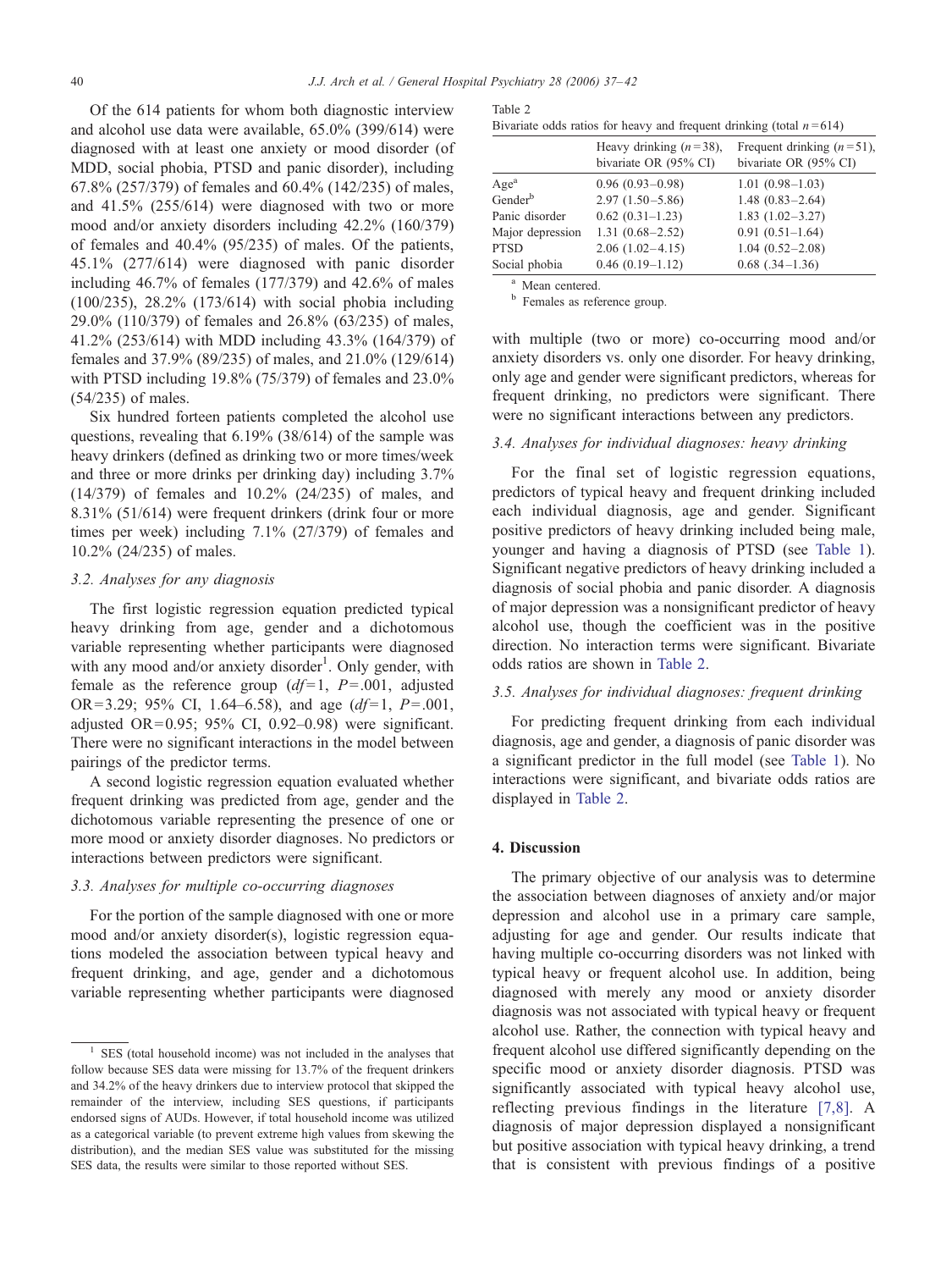association between major depr[ession](#page-5-0) and alcohol use disorders in primary care samples [1,17].

The finding that panic disorder was negatively associated with typical heavy drinking is not consistent with the previous findings sho[wing](#page-5-0) strong associations between this diagnosis and AUDs [3,5]. However, the finding that panic disorder was associated with frequent drinking may elucidate one potential basis of this inconsistency. Panic disorder was associated with frequent but less heavy alcohol consumption, signifying that panic-disordered patients drank significantly more frequently than patients without panic disorder, but consumed relatively small quantities of alcohol when they drank. Panic disorder is characterized by a fear of interoceptive cues and of experiencing internal bodily sensations associated with panic [\[18\].](#page-5-0) Thus, individuals with panic disorder may be more reluctant to drink high quantities of alcohol for fear of the accompanying changes in internal bodily sensations and functioning, and may use alcohol to "take the edge off" and relax but not to become inebriated.

By contrast, the finding that PTSD was associated with heavy but not more frequent drinking suggests that in this sample, PTSD patients tended to consume larger quantities of alcohol but not necessarily on a more frequent basis. This result is consistent with the notion that individuals with PTSD may use alcohol for inebriation or numbing purposes. The small but significant inverse relationship between social phobia and heavy alcohol use is not consistent with the previous findings [\[3,5\].](#page-5-0) Future studies will want to reexamine this relationship.

That typical heavy alcohol use was negatively associated with age is consistent with previous studies [\[18\]](#page-5-0) and may perhaps be accounted for by age-related physical changes including increased brain susceptibility to alcohol and decreased rates of liver metabolism of alcohol. In addition, the finding that being male was associated with heavier drinking is consistent with the general finding that men have significantly higher rates of AUDs [\[3,6,19\].](#page-5-0) However, we did not make a lower heavy or frequent drinking cutoff for women than men, as has been done by some investigators in recent studies. The breakdown for the quantity alcohol question used in the current study offered the choice of "1 or  $2^{\degree}$  drinks or "3 or 4" per drinking day, and the cutoff for heavy drinking was "3 or 4" drinks per drinking day (two or more times per week). It did not seem accurate to lower the criteria for women to "1 or  $2$ " drinks two or more times per week, because this does not constitute heavy drinking.

The current study's heavy drinking threshold differs from the current NIAAA consumption thresholds of 7+ drinks per week/ $>4$  daily for women and 14+ per week/ $>5$  daily for men [\[20\].](#page-5-0) The limited data available in the current study prevented strict adherence to the NIAAA guidelines. In addition, this study utilized the first two questions from the AUDIT rather than the third question, another limitation given the importance of episodic heavy drinking for efficient screening and assessing risk of AUDs in primary care [\[20,21\].](#page-5-0) Thus, the current study investigates lower-risk drinking behaviors that are infrequently reported in larger epidemiological studies focusing on AUDs, but that may have imp[ortant i](#page-5-0)mplications for clinical screening and follow-up [14,15]. It should be noted that frequent drinking as defined in the current study (four or more times a week) is not per se a health risk factor for most primary care patients (i.e., not pregnant, no liver disease). Drinking frequency was examined to gain a more detailed understanding of alcohol consumption patterns associated with individual anxiety and mood disorders.

The overall percentages of typical heavy (6.19%) and frequent (8.31%) drinking in the current sample are below rates of risk drinking (14.6%) reported using a higher cutoff threshold  $(\geq 5$  AUDIT-C) in a recent large-scale U.S. population study [\[21\].](#page-5-0) However, these rates do no[t diff](#page-5-0)er dramatically from a large study of HMO patients [22] in which 1.9% of patients typically consumed three or more drinks daily and 7.5% consumed one to three drinks a day. Nevertheless, given the high rates of co-occurrence between anxiety disorders and major depression, and AUDs [\[3,5,6\],](#page-5-0) it would be expected that the current sample, oversampled for anxious and depressed patients, would have higher rates of typical heavy alcohol use. The relatively low rates may be due to the predominance of females in the sample or the characteristic of anxious and depressed patients within primary care settings who were willing to enter a treatment study and/or be interviewed.

One significant consequence of the relatively low numbers of typical heavy and frequent drinkers is that statistical power was limited. Therefore, null results should be interpreted with caution and may not be generalizable to the larger primary care population, as a larger sample would most likely detect additional significant predictors. Conversely, significant results likely reflect relatively large effect sizes. Future studies are needed to reinvestigate the associations with alcohol use in a larger primary care sample and with a broader variety of disorders (e.g., bipolar, specific phobia, GAD). The generalizability of this sample also may be limited by the fact that many participants expressed interest in treatment for anxiety. Investigations in samples that have not been required to participate in treatment will be important for future studies.

Finally, the sample was drawn from urban, universitybased clinics and many patients were well-educated. However, patients were highly ethnically and racially diverse, and the education rate may be due to the study being conducted in English. Future studies would benefit from having multilingual staff and instruments available.

# 5. Conclusion

The overall results of the current study suggest that the strongest association with typical heavy or frequent alcohol use for predominantly treatment-willing primary care patients was not whether a patient had any mood or anxiety